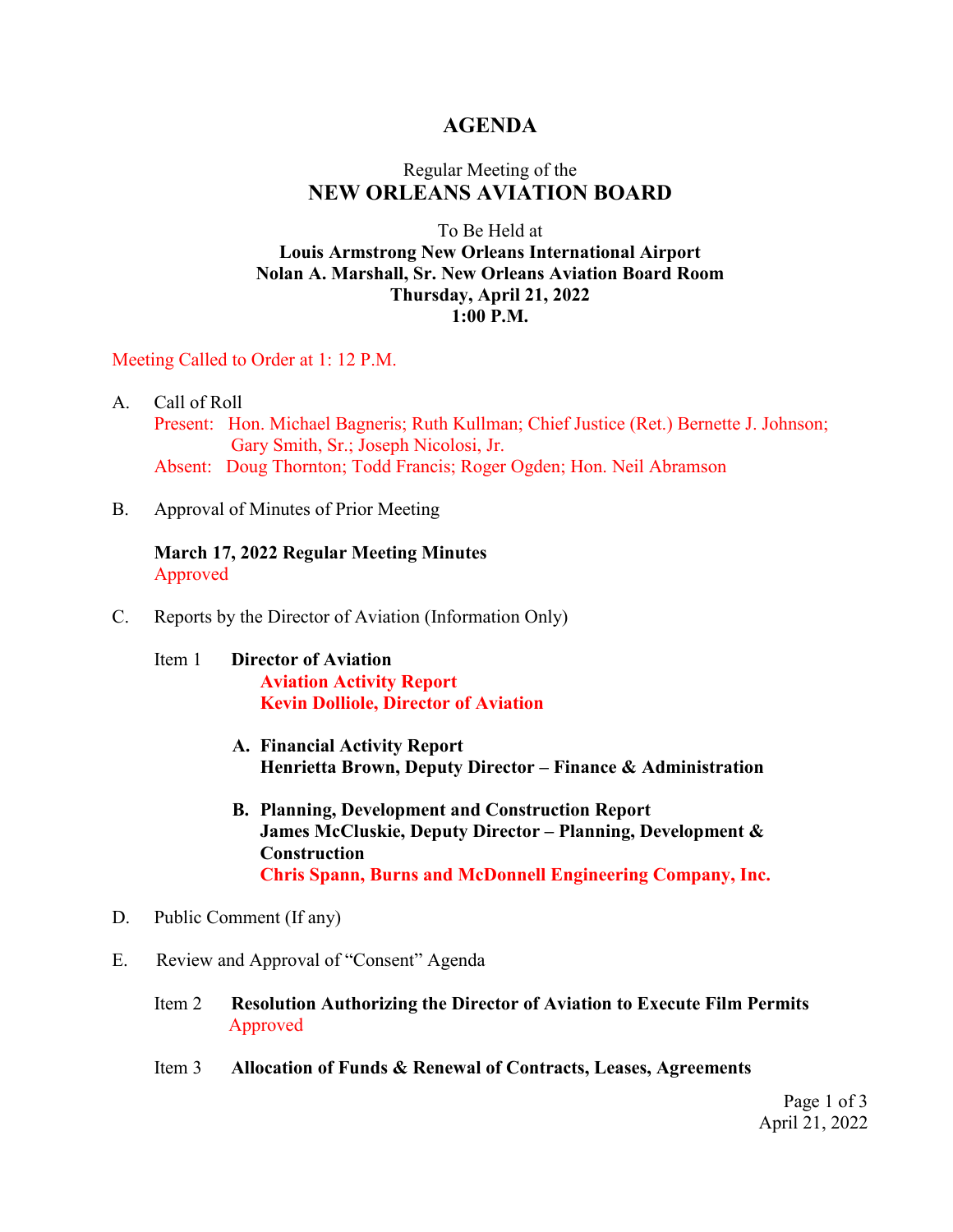#### **and Permits as follows:**

| A. Landscape Consulting & Landscaping Services – South Campus Facilities |                  |
|--------------------------------------------------------------------------|------------------|
| Little Computer Solutions, Inc.                                          | \$212,027.24 NTE |

## All Consent Agenda Items Approved

F. Review and Approval of Regular Agenda/Items Removed from "Consent" Agenda

## Finance Committee:

| Item 4 | <b>Director's Credit Card Report</b><br>Approved                                                                                                                                                                                                                                                    |         |
|--------|-----------------------------------------------------------------------------------------------------------------------------------------------------------------------------------------------------------------------------------------------------------------------------------------------------|---------|
| Item 5 | <b>Commercial Support Activity Permit</b><br>Jefferson Parish Transit Administration<br>Gretna, Louisiana<br>Approved                                                                                                                                                                               | Revenue |
| Item 6 | <b>Approval of Concession Permits:</b><br>1. Baggage Airline Guest Services, Inc. - Curbside Check-In<br>2. NOLA Airport Parking, LLC - Off Airport Parking Permit<br>Approved                                                                                                                      | Revenue |
| Item 7 | <b>Approval of Tenant Lease Agreements</b><br>2201 Richland St. - BLD Services, LLC<br>1.<br>Kenner, Louisiana<br>2. Building #8, Portion of Suite E – Kwik Service Electric, Inc.<br>Kenner, Louisiana<br>3. Building #12, Middle Access Road – Healthy Gulf<br>New Orleans, Louisiana<br>Approved | Revenue |
| Item 8 | Third Resolution Authorizing the Director of Aviation to Take COVID-19<br><b>Related Relief Actions</b><br>Approved                                                                                                                                                                                 |         |
| Item 9 | <b>Assignment of Commercial Support Activity (CSA) Permit from Cargo Force,</b><br>Inc. to Alliance Ground International, LLC<br>Approved                                                                                                                                                           |         |

# Operations & DBE Committee:

Item 10 **Amendment to Services Agreement for Building Automation Maintenance Services and Allocation of Funds** 

> Page 2 of 3 April 21, 2022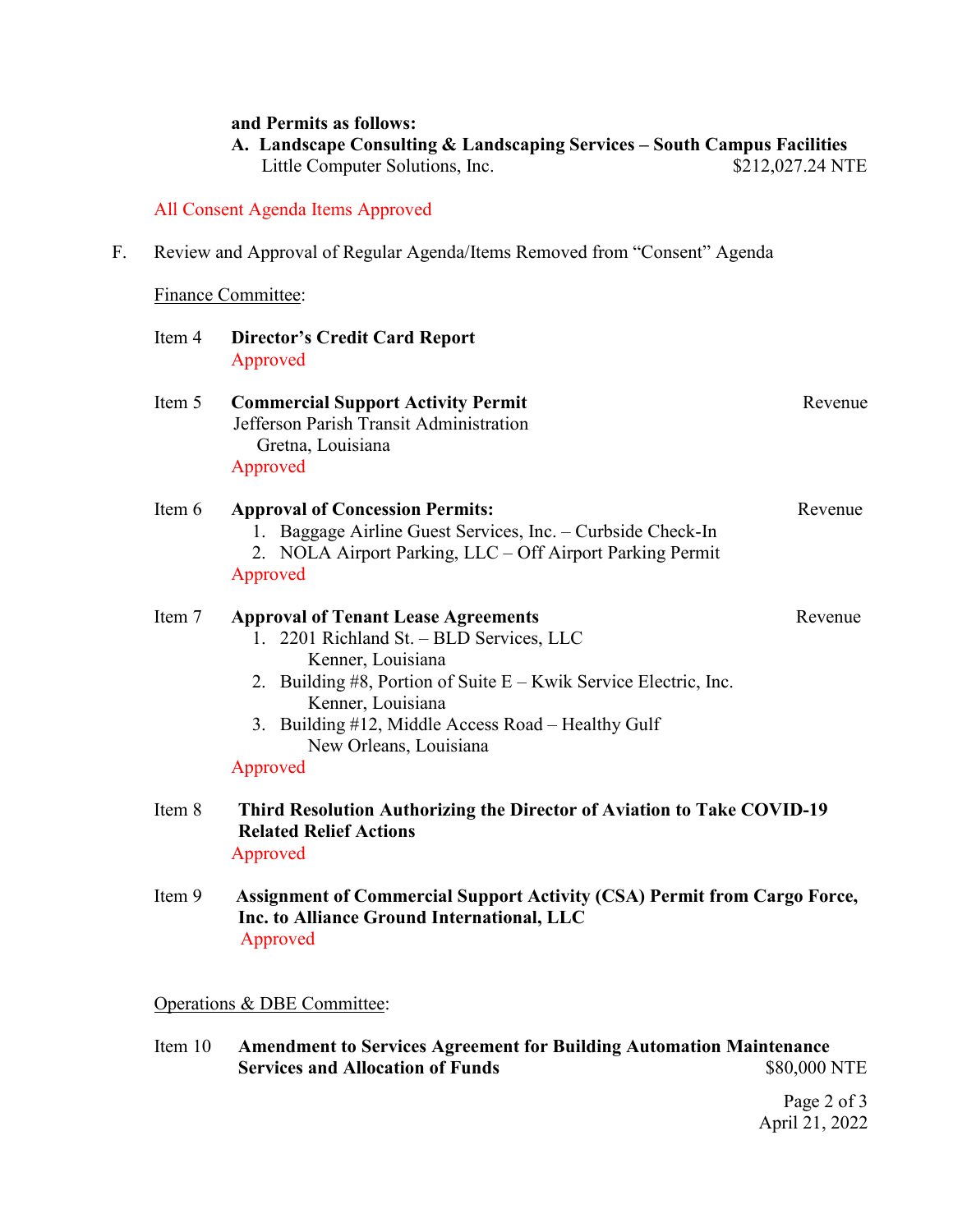Siemens Industry, Inc. Building Technologies Division Saint Rose, Louisiana Approved

Item 11 **Amendment to Board Approval of Software as a Service Agreement for Interactive Facilities Map**  $$403,020$  NTE/3-Year Term Approved

#### Construction Committee:

- G. Executive Session Executive Session Called to Order at 1:54 P.M.
	- Item 12 **A** *Seth Barthelemy, individually and on behalf of his deceased father, Manuel C. Barthelemy, Jr. v. Ace Property and Casualty Insurance Company, et al.,* **Cause No. 15-674, Div. M-13, Civil District Court, Orleans Parish** *Parties: Seth Barthelemy; Angel Max Speed, Sr.; Ace Property and Casualty Insurance Company; Albert Bossier, Jr.; Certain Underwriters at Lloyd's London; Huntington Ingalls Incorporated; Metropolitan Life Insurance Company; One Beacon Insurance Company; The City of New Orleans through the New Orleans Aviation Board; The Ritz-Carlton Hotel Company, LLC; The Travelers Insurance Company; Walter J. Barnes Electric Co., Inc.; WH Holdings, LLC; Winter Environmental Services, Inc.; Quality Environmental Contractors, Inc.; National Service Cleaning Corp.; National Union Fire Insurance Company; TIG Insurance Company; Americas Insurance Company; London Underwriters; Old Republic Insurance Company; B.F. Carvin Construction Company; Gulf Services Contracting Co., Inc.;*

Executive Session Adjourned at 2:04 P.M.

- H. Actions on Matters from Executive Session (If any)
	- Item 13 **A** *Seth Barthelemy, individually and on behalf of his deceased father, Manuel C. Barthelemy, Jr. v. Ace Property and Casualty Insurance Company, et al.,* **Cause No. 15-674, Div. M-13, Civil District Court, Orleans Parish** *Parties: Seth Barthelemy; Angel Max Speed, Sr.; Ace Property and Casualty Insurance Company; Albert Bossier, Jr.; Certain Underwriters at Lloyd's London; Huntington Ingalls Incorporated; Metropolitan Life Insurance Company; One Beacon Insurance Company; The City of New Orleans through the New Orleans Aviation Board; The Ritz-Carlton Hotel Company, LLC; The Travelers Insurance Company; Walter J. Barnes Electric Co., Inc.; WH Holdings, LLC; Winter Environmental Services, Inc.; Quality Environmental Contractors, Inc.; National Service Cleaning Corp.; National Union Fire Insurance Company; TIG Insurance*

Page 3 of 3 April 21, 2022